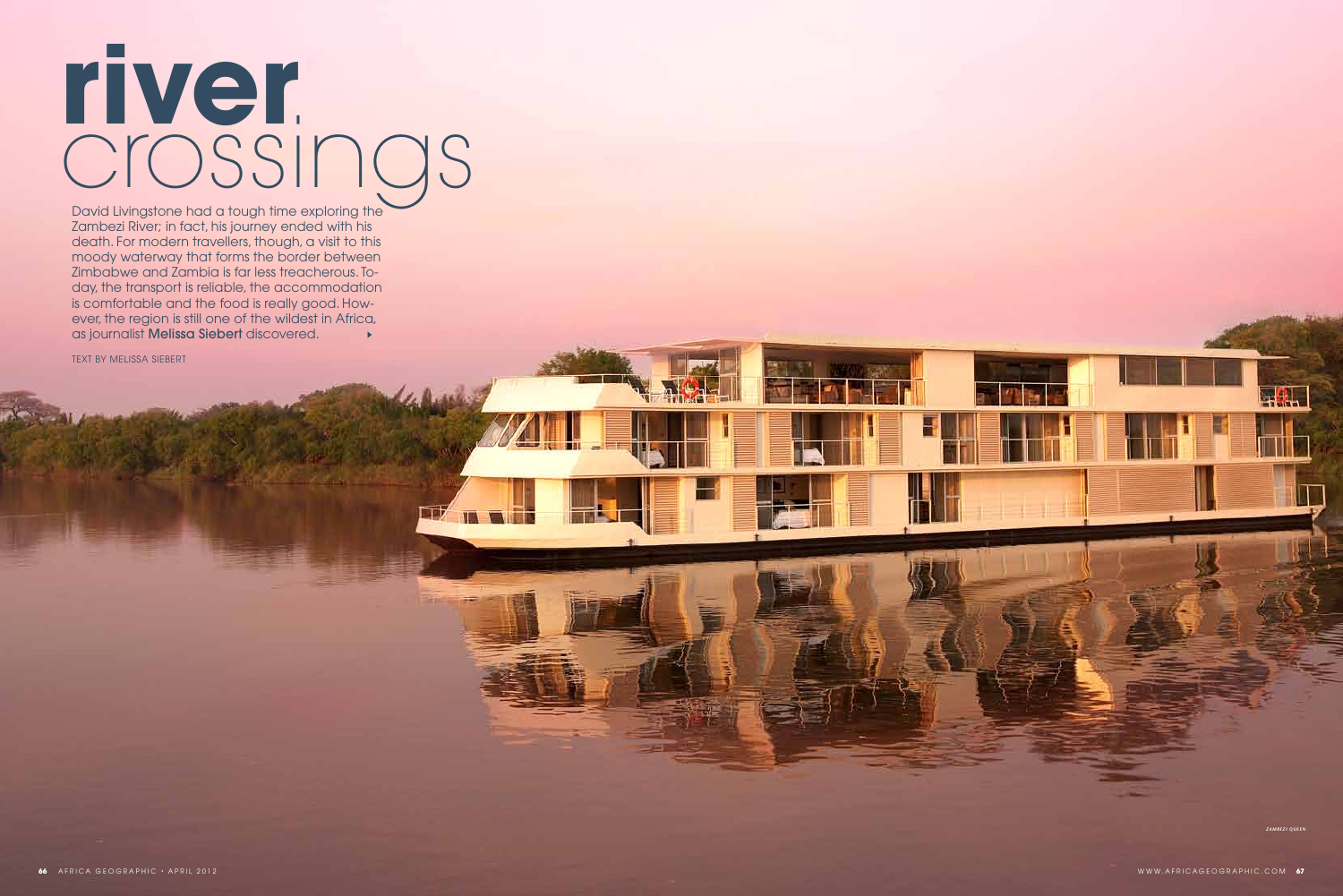am prepared to go anywhere, provided it be<br>forward...'. These are the words uttered by the<br>famous explorer David Livingstone to his bear-<br>ers as they struggled through the marshes of<br>the Lower Zambezi in the early 1860s, a am prepared to go anywhere, provided it be forward…'. These are the words uttered by the famous explorer David Livingstone to his bearers as they struggled through the marshes of the Lower Zambezi in the early 1860s, an ness and death. On a recent journey to that same river, the continent's fourth longest, we went forward, backward and sideways as we investigated one of the wildest landscapes left in southern Africa, a waterway still infused with the spirits of river gods.

> n this particular river safari, our first indel-<br>
> ible impression of the Zambezi was experienced at Baines' River Camp on the<br>
> Zambian side of the river, across from<br>
> Zimbabwe's Mana Pools National Park. Situated ible impression of the Zambezi was experienced at Baines' River Camp on the Zambian side of the river, across from roughly 1 700 kilometres downstream from the river's source in north-western Zambia, 600 kilometres from the falls and just under 1 000 kilometres from where the waters spill into the Indian Ocean in Mozambique, it was a good place to start.

Rivers are mythic in Africa; for centuries they have captivated explorers from various empires. They have been the lifelines of the local people, yielding fish and providing water for washing, drinking, irrigation and hydroelectric power. They have served as transport lanes bringing in the word of God and carrying out thousands of victims to be sold into slavery. And they conceal a host of ancient gods to be propitiated. The Zambezi is no exception. It too has many stories to tell. Most people first see the river at its middle, at the legendary Victoria Falls, the spectacular world wonder that the locals call Mosi-oa-Tunya, 'the smoke that thunders'. Visitors walking along the Zambian or Zimbabwean banks may well reflect on the comment made by Livingstone when he first saw, and named, the falls in 1855: 'Scenes so lovely must have been gazed upon by angels in their flight.'



We'd arrived hot and dusty, seven of us in two small planes from Lusaka, after a 40-minute flight over the OPPOSITE Evenings at Baines' River Camp are spent around the flickering flames of a brazier.

LEFT Elephants emerge from a grove of winterthorn trees to drink.

BELOW The wild and legendary Victoria Falls.

PREVIOUS SPREAD The Zambezi Queen.



Zambezi River Valley, skimming across the tops of gentle green hills until the river appeared beneath us like a silvery python. A short drive along the edge of the Lower Zambezi National Park, through a forest of mopane, rain, ebony and leadwood trees and heady wild jasmine bushes, brought us to the camp. Baines' River Camp is an elegant, colonial-style compound under the tamarind and jackalberry trees, with the most spectacular frontage imaginable.

A few paces through the airy reception area, across the wide veranda, is the river, promising adventure in either direction. It was late morning and

the water was slate-blue, flat and flowing lazily. On the far golden bank a pod of hippos snoozed en masse, a trio of elephants stood and samangos swung from the trees overhead. Our immediate impulse was to get out on the river – and so we did.

'I'm taking you to wallow, not swim,' said the irrepressible field guide and general manager Scott Brown from the helm of our five-metre outboard motorboat, heading for some sandbars downstream. 'We also play touch rugby out there.'

'God's Highway', delivering the '3 Cs' – Christianity, Commerce and Civilisation – to the African interior was how Livingstone with his missionary zeal saw the Zambezi. We approached it with less intensity, but it was not without respect and a twinge of fear that we stepped into the cool, shallow eddies, looking out for hippos and crocs. We wallowed, with a few shrieks, and quickly clambered back into the boat.

It's hard to take it all in: the river flows around you, through you, and on that particular stretch at least, calms you down, anaesthetising you with its smooth six-kilometre-per-hour flow, the reflections of sunlight on water and the surrounding silence.

Brown whisked us off to another sandbar for sundowners. There, the camp's staff waited, manning a

long table draped in a crisp white cloth and laden with a full bar; we soon discovered a Krone Borealis Brut 2007 chilling in a silver cooler.

Flames danced on a mountaintop across the river, possibly lit by poachers trying to flush out the animals, we were told. The staff regaled us with local stories: of Thomas Baines (the camp's namesake), the English artist, naturalist and explorer who joined Livingstone's Zambezi expedition in 1858, only to be

kicked off the next year for allegedly stealing sugar; of the writer Alexandra Fuller, whose parents own a fish farm nearby and whose real-life character 'K', the troubled soldier of Fuller's book *Scribbling the Cat*, lives in the vicinity; of all the crazies seeking highs

a beautiful mermaid, the virgin spirit would enter and leave the river via the rock, and would capsize passersby who didn't offer a prayer or

a sacrifice

*baines' river camp*